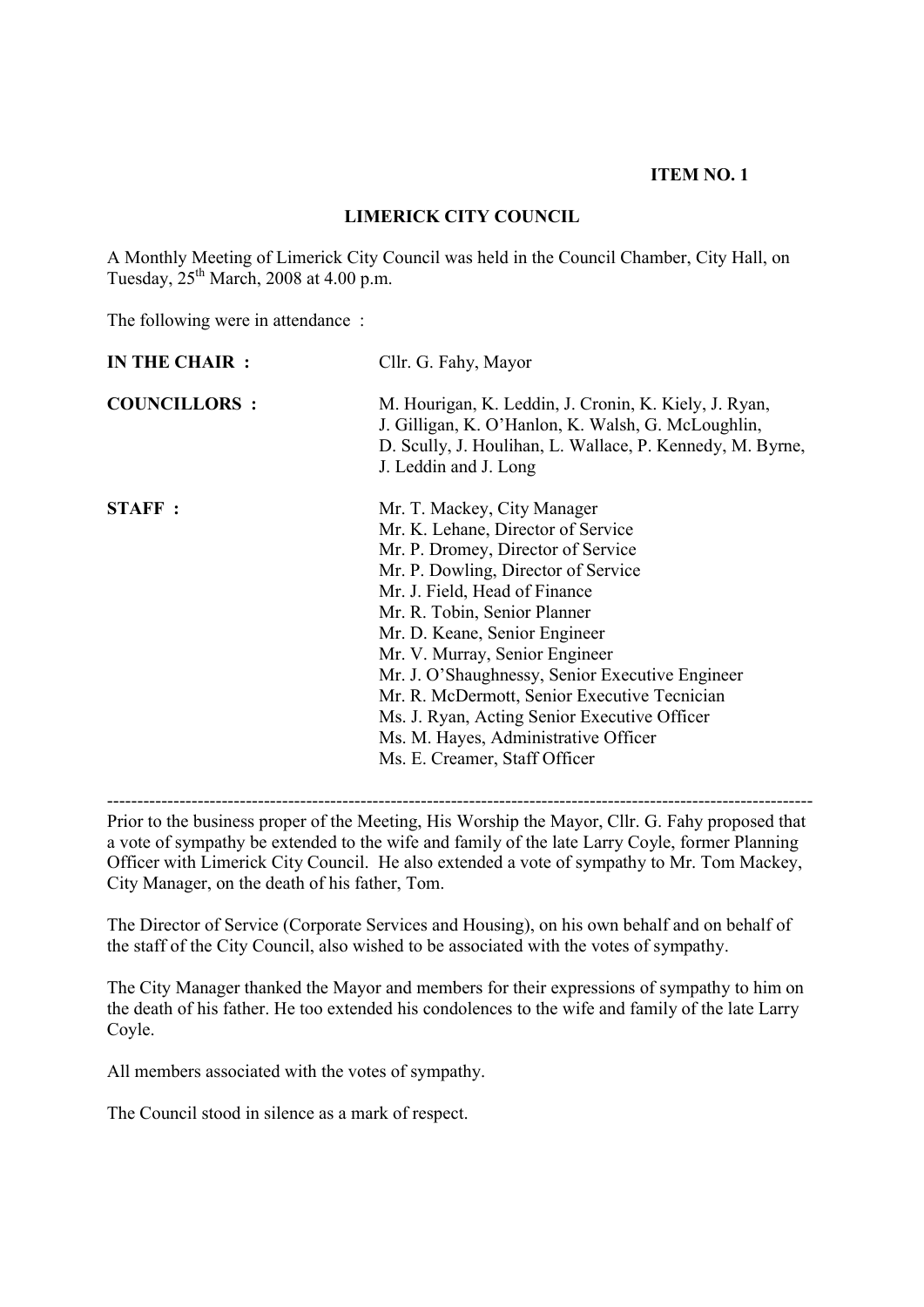## **1. MINUTES**

On the proposition of Cllr. Kiely, seconded by Cllr. Hourigan, it was unanimously agreed :

"That the Minutes of Monthly Meeting of Limerick City Council held on  $25<sup>th</sup>$  February, 2008, copies of which were circulated, be and the same are hereby confirmed".

### **2. REPORT, SOCIAL POLICY AND HOUSING STRATEGIC POLICY COMMITTEE MEETING HELD ON 3RD MARCH, 2008.**

The Chairman's Report, Social Policy and Housing Strategic Policy Committee Meeting held on  $3<sup>rd</sup>$  March, 2008, was noted.

Cllr. Byrne pointed out that there has been a lot of anti social behaviour taking place in Clarina Park over the last few weekends and said she feared for the health and safety of residents in the area. She asked that the matter be treated as a matter of urgency and a Ward Meeting called as soon as possible regarding same.

In reply, the Director of Service (Housing) agreed that the anti social behaviour presently taking place in Clarina Park is unacceptable and agreed to arrange a meeting with the Gardai, residents and Ward Members.

Cllr. J. Leddin welcomed the work being carried out by the Community Co-Ordinators and added that they are engaging well with residents. He welcomed the staffing changes in the Housing Department and added that it's biggest challenge is reducing the housing waiting list. The City Council should be more pro-active in providing housing for the vulnerable in our community. He asked if any inspections have been carried out on private rented dwellings in the city. He agreed with Cllr. Byrne regarding Clarina Park.

In reply, the Director of Service (Housing) stated that every effort will be made to reduce the housing waiting list and provide for the vulnerable in our community. He stated that private rented dwellings are inspected under the RAS Programme.

Cllr. Long concurred with the previous speakers regarding Clarina Park which has a knock on effect on other areas in the locality. He welcomed the fact that Senior Staff from the Regeneration Programme were meeting with the Elected Representatives tomorrow.

In reply to Cllr. McLoughlin, the Director of Service (Housing) stated that once a local authority house is boarded up, the City Council is responsible for it's security. A lot of money has been spent on clearing rubbish. Approval has been received to appoint eight staff members to work in estate management.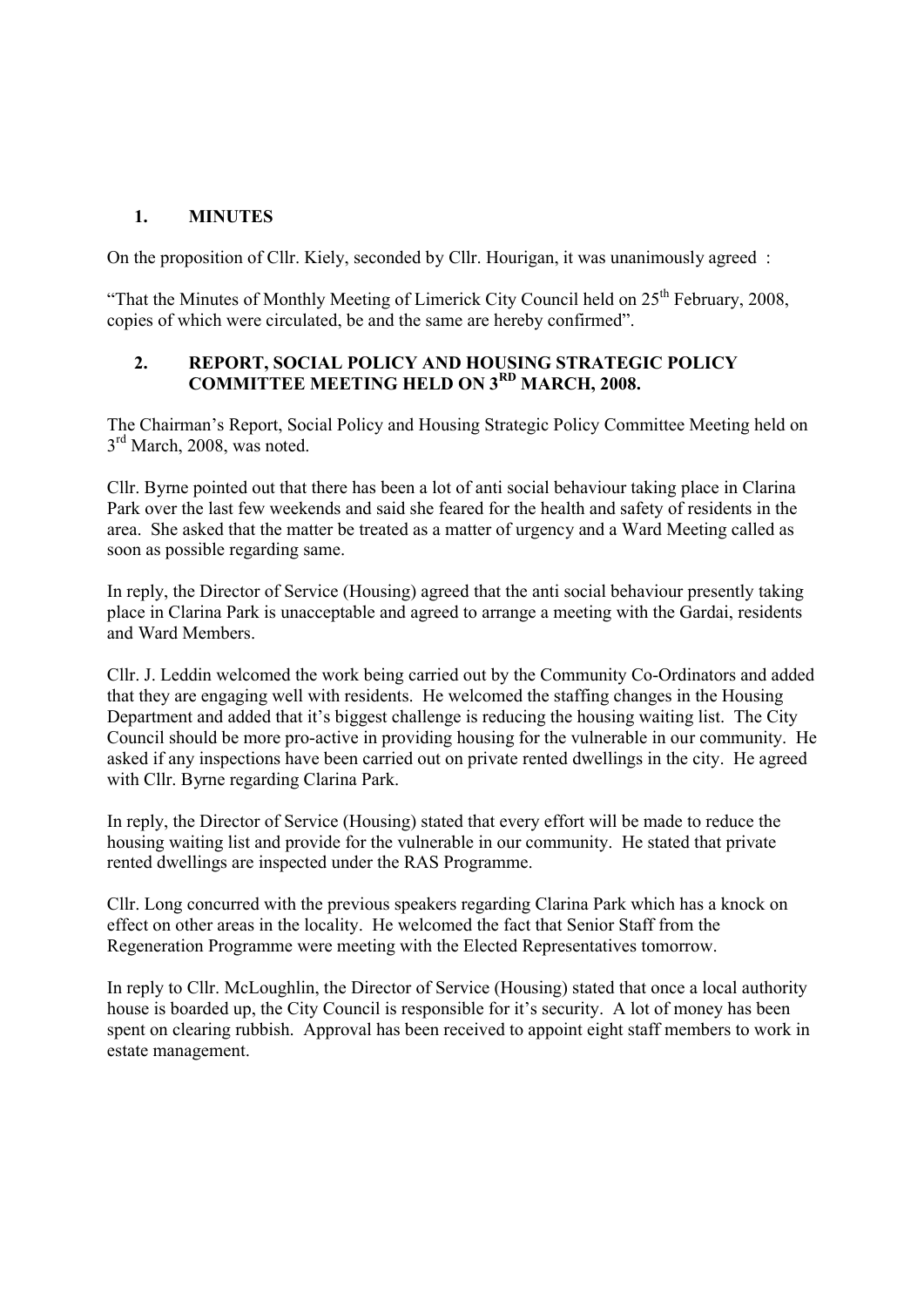Cllr. O'Hanlon enquired when the City Council will have plans for the provision of new houses particularly for single men. Bridgeland House in St. John's Square is causing ongoing problems in the immediate area and are affecting the community and he suggested that it be moved to another location. He complimented all involved in the affordable housing scheme of eighteen houses in Rhebogue and encouraged more such housing. He referred to the halting site in Rhebogue and asked how much it would cost to refurbish the site and asked for a meeting to be arranged for the Ward Councillors to discuss this matter.

In reply, the Director of Service stated that as many options as possible are being examined in relation to the various types of housing required. He agreed to organise a meeting for the Ward Councillors.

In rely to Cllr. Walsh, the Director stated that St. Mary's Park will be included in the Regeneration Project.

### **3. REPORT AND RECOMMENDATIONS, TRANSPORTATION AND INFRASTRUCTURE STRATEGIC POLICY COMMITTEE MEETING HELD ON 10TH MARCH, 2008**

The Chairman's Report, Transportation and Infrastructure Strategic Policy Committee Meeting held on  $10^{th}$  March, 2008 was noted.

Submitted the following Recommendations from the Transportation and Infrastructure Strategic Policy Committee Meeting held on 10<sup>th</sup> March, 2008 which were adopted unanimously on the proposition of Cllr. Byrne, seconded by Cllr. Kiely :

(a) Roads Programme 2008

It was unanimously agreed to adopt the Roads Programme 2008.

(b) Notice of Motion

Currently Limerick City Council Bye Laws state that once parking is removed from a street the residents have no entitlement to a residents permit for any alternative street to park. I wish to propose 'that Limerick City Council change this bye law to enable the residents of the pedestrianised areas to have a residents permit to park on an alternative nearby street. We are trying to encourage people to live in the City Centre so we should provide them with a residents disc in order to accommodate them. Thomas Street and Catherine Street are examples of streets where parking is being removed yet families reside in those streets. We should do all in our power to accommodate these centre city residents'. Signed : Cllr. Maria Byrne

The Report of the Director of Transportation and Infrastructure dated 28<sup>th</sup> February, 2008 was unanimously agreed.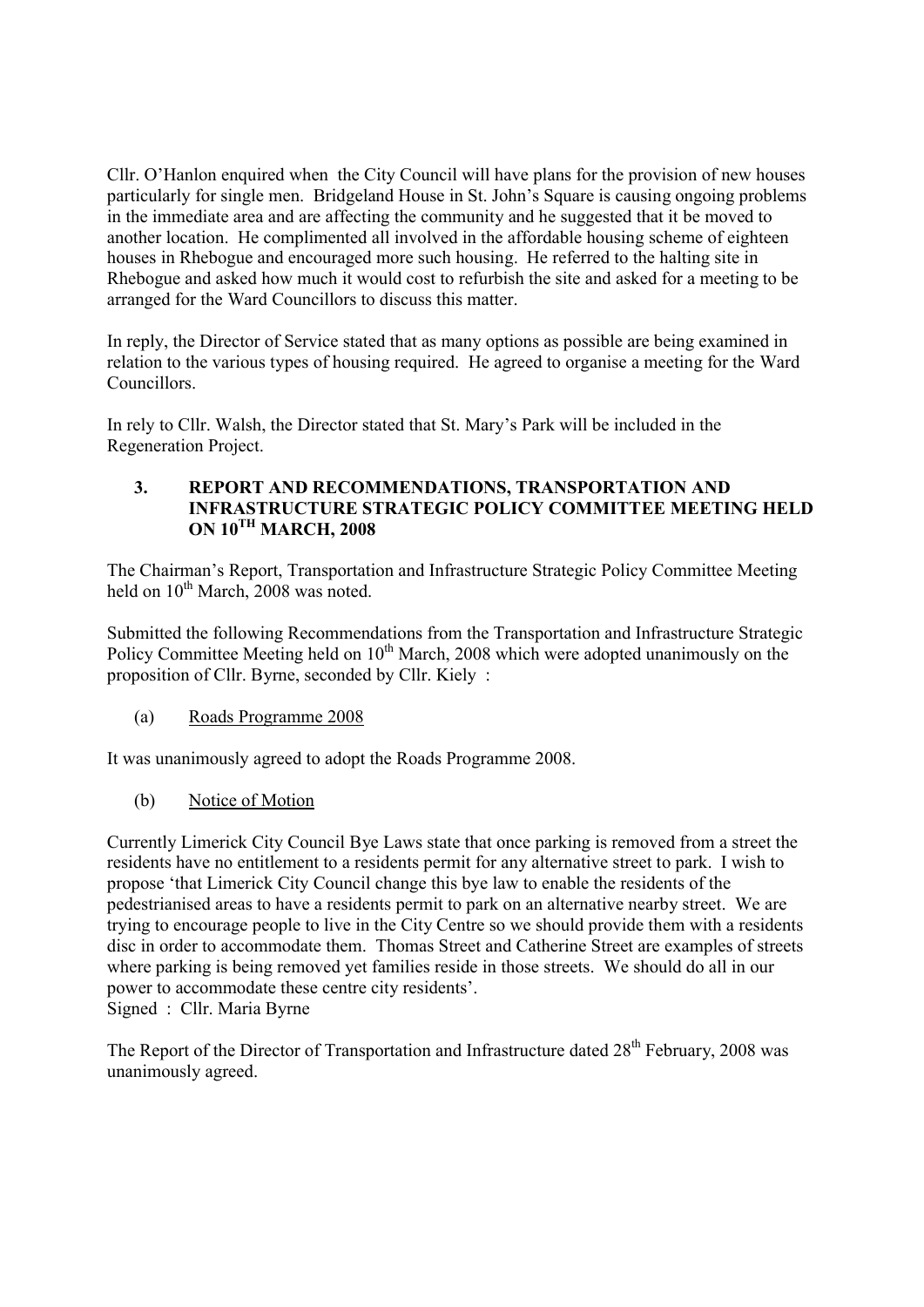In reply to Cllr. Gilligan, the Director of Service (Transportation and Infrastructure) agreed that the Corbally Road is a narrow road. The Coonagh Knockalisheen Road is currently being designed and this is expected to be the first phase of the Northern Distributor Road. Pedestrian crossings are necessary as pedestrians have to be facilitated as well as motorists. Traffic management is always under review and is revisited all the time.

In reply to Cllr. Wallace, the Director agreed to examine the railings on the Childers Road and to look at the public lighting on the bridge. He added that he hopes to have a Ward Meeting within the next few weeks.

Cllr. Long pointed out that there are nine sets of traffic lights between Ballinacurra and Sarsfield Street which, in his opinion, is excessive.

Cllr. K. Leddin asked that the two sets of traffic lights outside the Hilton Hotel be looked at as they could cause an accident. She referred to the water connections in many parts of the city which are old and are giving a lot of trouble. She enquired if there is any funding available to replace these lead connections. She expressed concern at traffic gridlock on the Ennis Road and North Circular Road and asked that a traffic plan be prepared for these areas to alleviate the congestion. She stated that the pedestrian crossing on the Condell Road makes the road very narrow and suggested that consideration be given to a footbridge there instead. She also suggested that Councillors be taken out around the city and shown the various projects presently underway.

In reply, the Director of Service stated that water pressure in the city has improved generally, however, he agreed to re-examine certain areas where problems are still being experienced. There is no funding available from the Department of the Environment, Heritage and Local Government for lead pipe replacement, however, the City Council will be endeavouring to secure some water conservation funding.

The Director informed Cllr. Hourigan that he will examine the conditions of the planning permission for the G.A.A. Grounds and said that signs will be erected to discourage parking on the green areas during matches. He agreed to meet with Officials from the G.A.A. and the Gardai to discuss the matter.

In reply to Cllr. Kiely, the City Manager stated that funding from rates from businesses in the areas now in the city due to the borough boundary extension will be used to maintain these areas this year and next year the extended areas will be incorporated into the annual budget.

Cllr. Gilligan suggested that a Linear Park be provided up to the University and that a tram system be incorporated into any future plans.

In reply, the Director of Service (Transportation and Infrastructure) stated that these matters will be addressed in the Planning, Land Use and Transportation Study.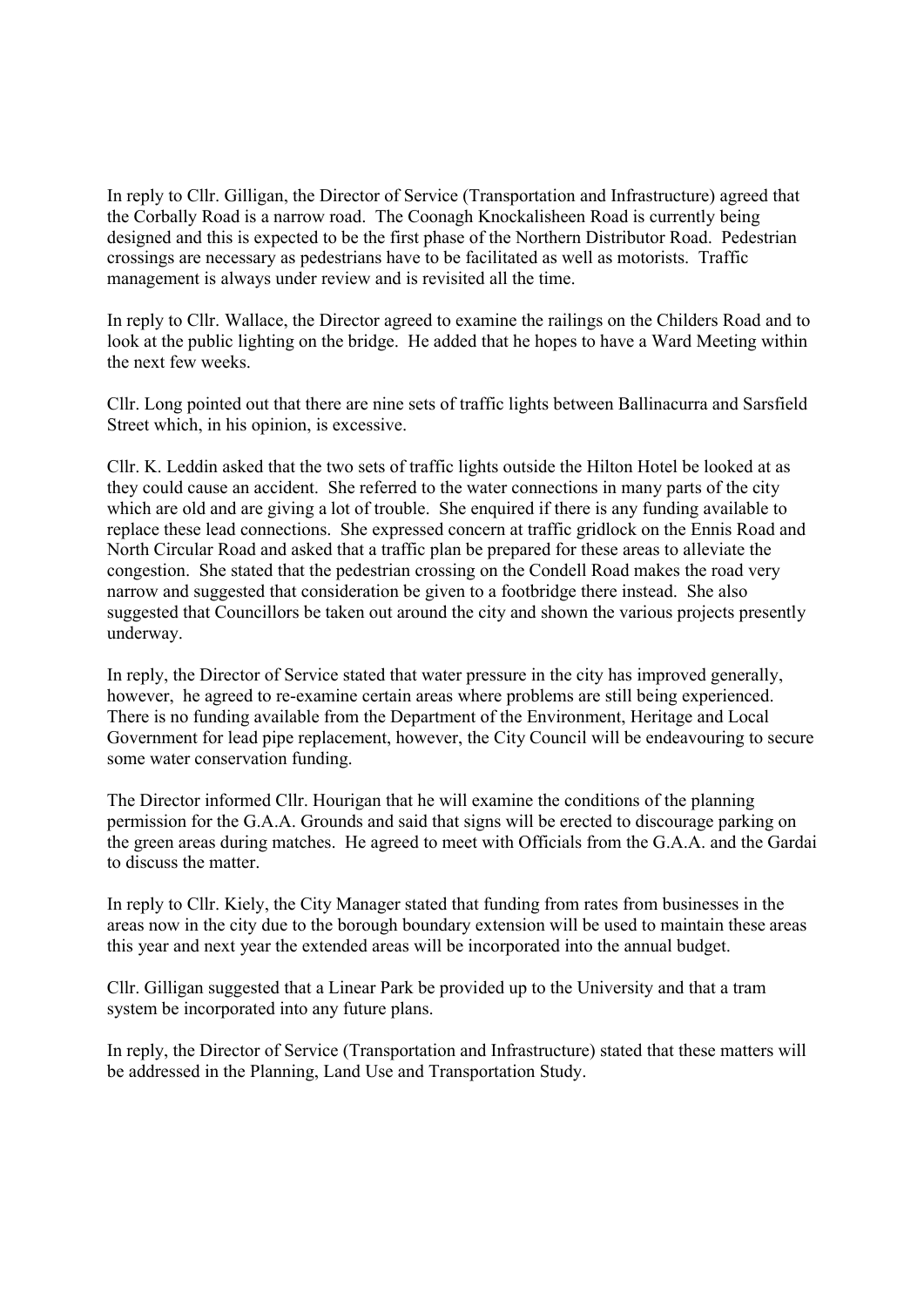## **4. CORRESPONDENCE**

Submitted letter from Michael Noonan, T.D., enclosing acknowledgement he received from Mr. John Gormley, T.D., Minister for the Environment, Heritage and Local Government following his representations in support of the Resolution adopted by Limerick City Council on 28th February, 2008 regarding taxi plates.

Submitted list of Tenders opened in respect of the following :

- (a) Supply of clothing requirements for Porters and Park Rangers 2008.
- (b) St. Francis Place Road Improvements Contract.

Submitted letter to His Worship the Mayor, Cllr. Fahy from the Chairman of Limerick Civic Trust conveying sincere thanks and appreciation to Limerick City Council for it's support and assistance extended to them on the occasion of their  $25<sup>th</sup>$  anniversary celebration. He also thanked the Mayor for the Mayoral Reception he accorded for the guests which gave a great sense of occasion and a gesture which the Trust deeply appreciated.

Submitted letter from Mr. Tom Mackey, City Manager enclosing his formal notification, as the City Manager of Limerick City Council, under Section 147 of the Local Government Act, 2001, of the extension of his tenure of office as City Manager by a period of three years to  $13<sup>th</sup>$  April, 2013. He indicated that he looked forward to the continued excellent working relationship between himself and the members of the Council and thanked His Worship the Mayor for all his help and assistance.

His Worship the Mayor, Cllr. Fahy, welcomed the City Manager's extension of his tenure of office as City Manager of Limerick City Council.

## **5. DISPOSAL OF PROPERTY**

Submitted the following Disposal of Properties in accordance with Notices already circulated under Section 183 of the Local Government Act, 2001, which were adopted unanimously on the proposition of Cllr. Kiely, seconded by Cllr. Hourigan :

- (a) Disposal of land consisting of an area comprising 0.1675 hectares situate at Mary Street in the City of Limerick and outlined in red on Drawing No. MIS 254 to Peter Madden or his nominees (deferred at Monthly Meeting of Limerick City Council held on  $25^{th}$  February, 2008).
- (b) Disposal of land consisting of an area comprising 0.0356 hectares situate at Bridge Street in the City of Limerick and outlined in red on Drawing No. AG 2084 to Mr. John Walsh, Cherryfox Developments or his nominees.
- (c) Disposal of plot of land 2.797 hectares situate at Barry's Field, Rathbane in the City of Limerick and outlined in red on Drawing No. AG/2057 to the Trustees of Carew Park AFC or its nominees (amendment to previous Section 183 approved at City Council Meeting held on  $2<sup>nd</sup>$  July, 2007).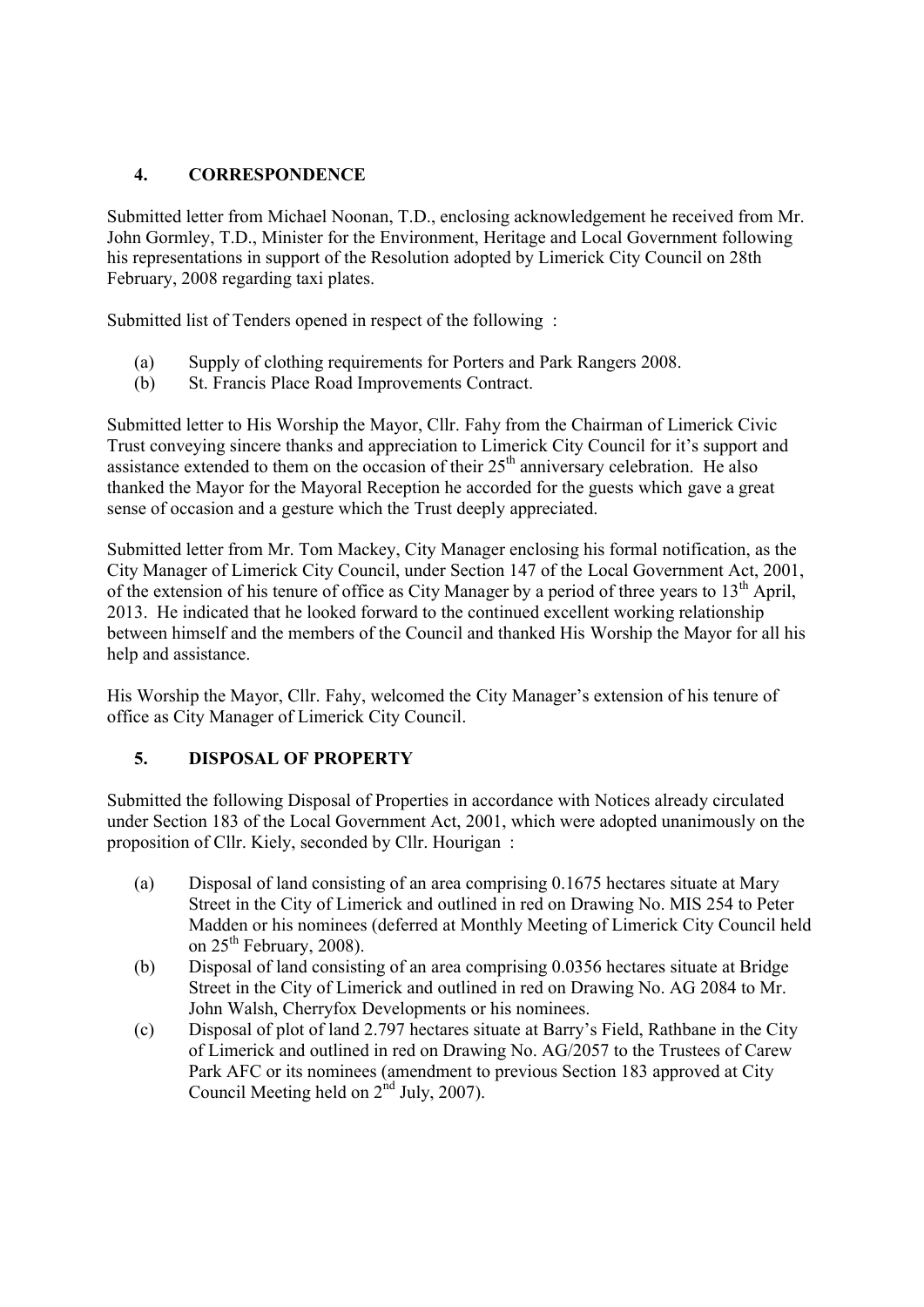- (d) Disposal of land consisting of a plot of ground containing an area of 0.7994 hectares situate at Rathuard Road, Kennedy Park in the City of Limerick and outlined in red on Drawing No. AG/2087 to The Trustees of Roxboro United AFC.
- (e) Disposal of lands consisting of an area comprising approximately 0.1744 hectares or thereabouts statute measure situate at Sarsfield Bridge in the City of Limerick and shown edged red on Drawing No. MIS 330 to the Trustees of Limerick Boat Club.
- (f) Disposal of lands consisting of an area comprising approximately 0.23 hectares or thereabouts statute measure situate at Dublin Road / Groody Bridge, Limerick and shown edged red on Drawing No. AG 2091 to Wadlow Limited.

Cllr. J. Leddin declared that he had an interest in 5 (e)

In reply to Cllr. K. Leddin regarding the disposal of lands at Sarsfield Bridge to the Trustees of Limerick Boat Club, the Head of Finance stated that Limerick City Council had received a request from Limerick Boat Club to acquire freehold interest in the land which is their statutory right. They are entitled by law to acquire this freehold interest and they are not obliged to inform the City Council what they propose to do with the land. He added that there has been pre planning discussions in relation to this site. However, any development of the site will require the approval of the City Council as the site is zoned open space.

In reply to Cllr. O'Hanlon regarding the disposal of lands at Dublin Road / Groody Bridge to Wadlow Limited, the Head of Finance stated that this land was acquired as part of the Compulsory Purchase Order for the Parkway to Groody Road and is now surplus to requirements.

Submitted the following Disposal of Property in accordance with Notices already circulated under Section 183 of the Local Government Act, 2001 which, on the proposition of Cllr. J. Leddin, seconded by Cllr. Houlihan, was unanimously agreed to defer to the April Meeting of City Council to facilitate a meeting with Members for further discussion on the site :

(g) Disposal of area consisting of a plot of land comprising 1.266 hectares situate at Lord Edward Street in the City of Limerick and outlined in red on Drawing No. AG 2090 to Mr. Desmond Houlihan of Barons Equity or his nominees.

## **6. FINANCIAL STATEMENT**

Submitted Financial Statement for the month of February, 2008, which was adopted unanimously on the proposition of Cllr. Kiely, seconded by Cllr. Hourigan.

In reply to Cllr. Scully, the Head of Finance stated that the City Council's overdraft in the bank is quite high and continues to be a matter of concern. However, the overdraft is reduced to  $\epsilon$ 8m today. Significant provisions were made in the Estimates for an overdraft. He indicated that he expects to have the overdraft cleared by the summer and it is not necessary to relook at the budgets at this stage.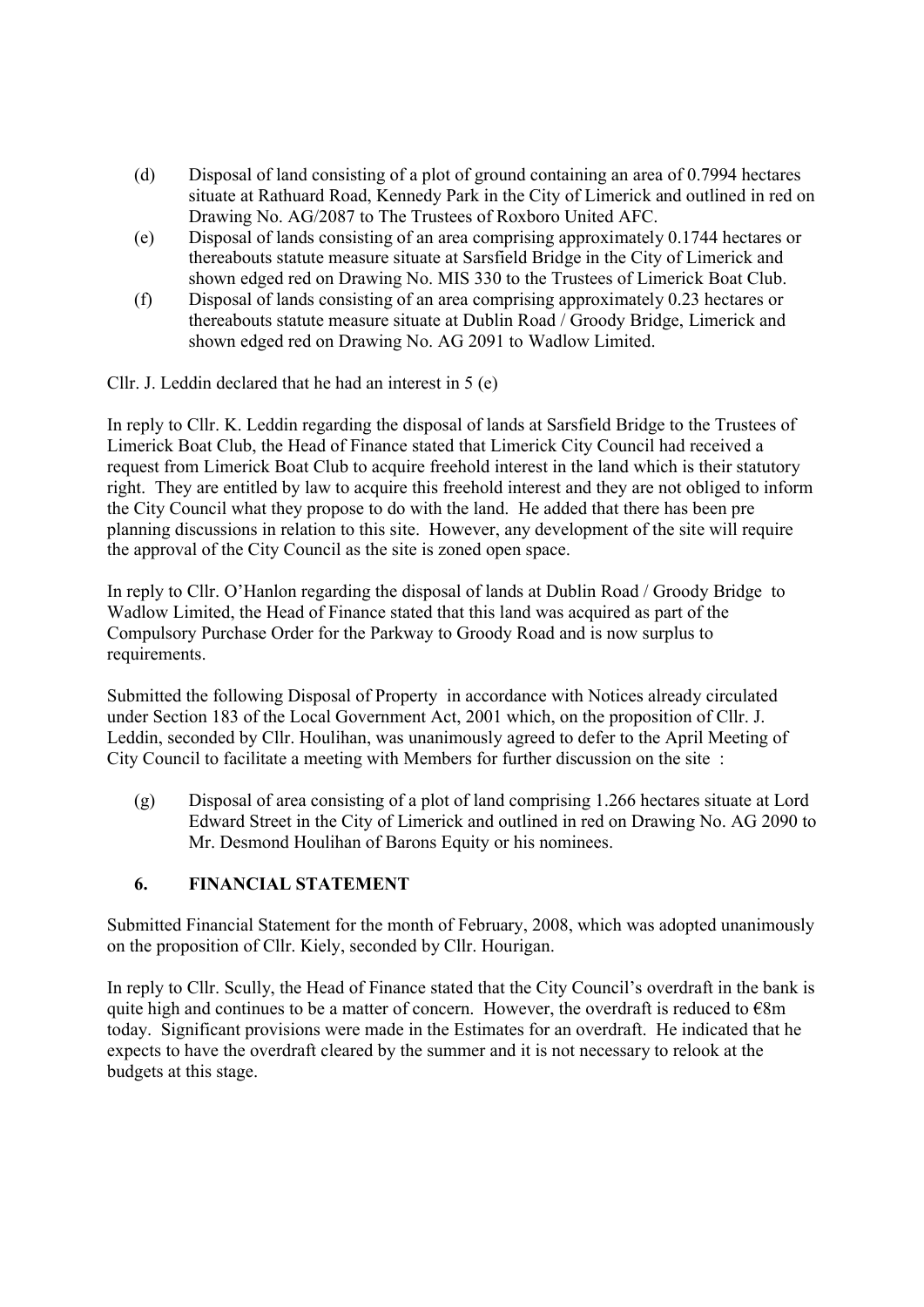The Head of Finance confirmed to Cllr. Kiely that the large development contribution from the proposed development in Caherdavin, for which a planning application has been granted by Limerick County Council, will be paid to Limerick City Council.

### **7. PARTICIPATION BY MEMBERS AT CONFERENCES**

It was proposed by Cllr. O'Hanlon, seconded by Cllr. J. Leddin and unanimously agreed to approve participation by members at the following conferences :

Irish Planning Institute National Planning Conference 2008 Held in the Castlecourt Hotel and Westport Plaza, Westport, Co. Mayo  $3<sup>rd</sup>$  and  $4<sup>th</sup>$  April, 2008 Estimated Travel and Subsistence : €439.16 Conference Fee : €430.00

Sherkin Island Marine Station 24<sup>th</sup> Annual Environmental Conference Held in The Carrigaline Court Hotel, Carrigaline, Co. Cork.  $17<sup>th</sup>$  and  $18<sup>th</sup>$  April, 2008 Estimated Travel and Subsistence : €319.67 Conference Fee  $\cdot$   $\in$  285.00

Chambers Ireland 2008 Local Economic and Social Development Conference Held in The Marriott Hotel, Henry Street, Limerick  $21<sup>st</sup>$  April, 2008 Estimated Travel and Subsistence : Nil Conference Fee : €180.00 Plus VAT

North South Confederation of Councillors Information and Training Seminar "Developments in the Planning Systems, North and South" Held in The Killyhevlin Hotel, Enniskillen, Co. Fermanagh  $24<sup>th</sup>$  April, 2008 Estimated Travel and Subsistence : €550.86 Conference Fee : €190.00

Conference of the Isles Housing Conference 2008 Held in The Silversprings Moran Hotel, Tivoli, Cork  $24^{th} - 25^{th}$  April, 2008 Estimated Travel and Subsistence :  $\epsilon$ 304.09 Conference Fee : €225.00

Tipperary Peace Convention International Peace Conference Held in Tipperary Town  $25<sup>th</sup> - 27<sup>th</sup>$  April, 2008 Estimated Travel and Subsistence :  $\epsilon$ 343.22 Conference Fee : €150.00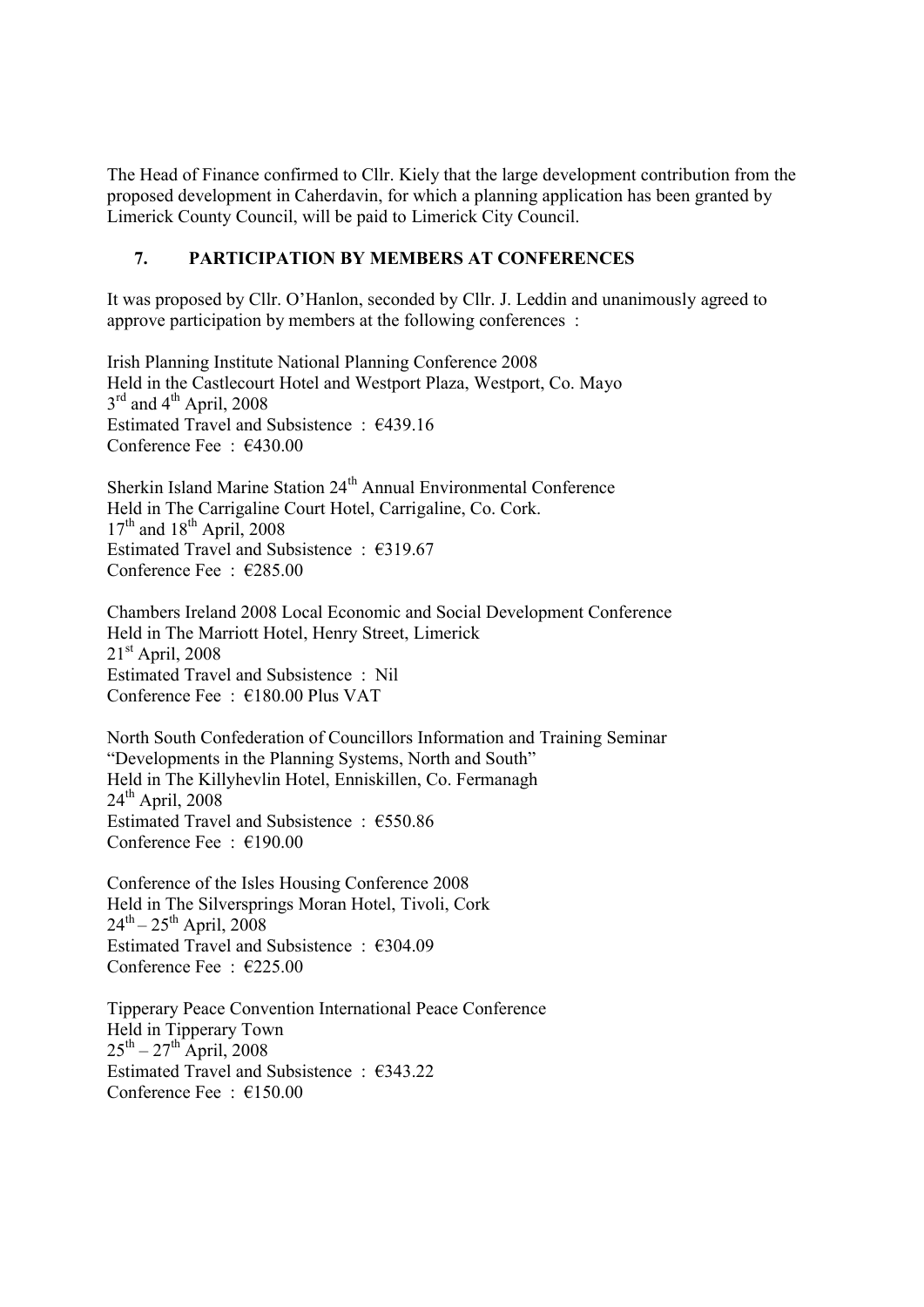Local Authority Anti Poverty Learning Network Meeting Held in Tullamore Court Hotel, Tullamore, Co. Offaly 30<sup>th</sup> April, 2008 Estimated Travel and Subsistence : €436.57 Conference Fee  $\cdot$   $\epsilon$ 75.00

Border, Midland and Western Regional Assembly Annual Conference Held in The Heritage Hotel, Portlaoise, Co. Laois  $1<sup>st</sup>$  May, 2008 Estimated Travel and Subsistence : €322.27 Conference Fee : €150.00

### **8. GRANT FROM THE NATIONAL TOURISM DEVELOPMENT AUTHORITY (FAILTE IRELAND) TO LIMERICK CITY COUNCIL**

On the proposition of Cllr. J. Leddin, seconded by Cllr. K. Walsh, it was unanimously agreed to approve the terms of the Grant from the National Tourism Development Authority (Failte Ireland) to Limerick City Council in the maximum amount of  $\epsilon$ 1,595,341.00 to part fund the Clancy Strand and Curragour Riverside Park Upgrade.

Cllr. Hourigan suggested that provision be made for a water feature on the Curragour Falls adjacent to King John's Castle but was informed by the Director of Service (Transportation and Infrastructure) that the Grant was specific to Clancy Strand and that there was no provision for the Curragour Falls.

## **9. REPORT ON CORRIDOR SELECTION STUDY FOR GREEN ROUTES FOR LIMERICK CITY**

The Senior Engineer (Roads) gave a presentation on the Corridor Selection Study for Green Routes for Limerick City.

Cllr. Byrne welcomed members of the public to the meeting. She stated that she is living on one of the proposed routes and would have major concerns regarding parking for residents if bus routes are implemented in O'Connell Avenue. She asked how many objections were received and how many letters in favour of the proposed bus route in O'Connell Avenue / Ballinacurra were received. It is indicated in the report that the bus routes would only operate from 7.30 a.m. to 9.30 a.m. and from 4.30 p.m. to 6.30 p.m. She stated that these times would not suit a lot of people living along the route particularly businesses and particularly owners of Bed and Breakfast premises. Taxis can only use the green routes if they have a fare on board. She stated that Mulgrave Street is not a very wide street and, in her opinion, would not be wide enough to accommodate green routes. She enquired how many students avail of the bus service as many students have their own cars nowadays. She confirmed that she agreed in principle with green routes and with the enhancement of the city, however, she proposed that the proposed green route for O'Connell Avenue / Ballinacurra be relocated to the Dock Road and she also proposed that the green route for Mulgrave Street be eliminated.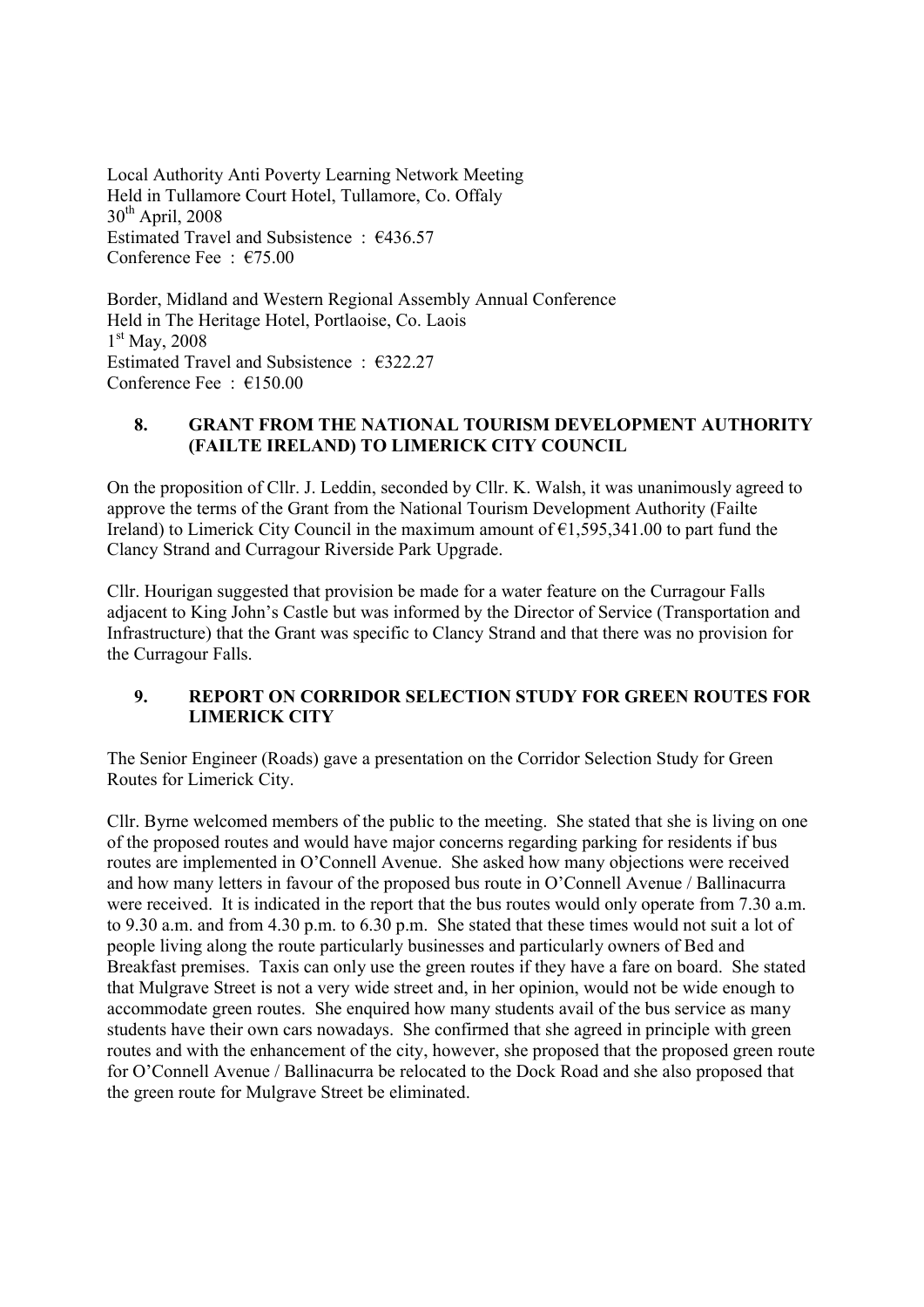Cllr. Long seconded her proposal.

Cllr. J. Leddin indicated that he has no principle objection to bus routes in general. He stated that he would confine his comments to the proposed routes in O'Connell Avenue/Ballinacurra and also Mulgrave Street. He believes that the objections put forward by the residents and the business people in these areas are genuine and there is no malice in same. The proposed routes would cause too much disruption to communities. He also indicated that the consultation process with the residents was not satisfactory as the routes would have a serious effect on the quality of lives of the people living in the areas concerned. There are other suitable locations in the city but not O'Connell Avenue/Ballinacurra and Mulgrave Street. He referred to the submission from the students in University of Limerick suggesting Clare Street as suitable for a green route. Also there are no park and ride facilities in place in the city.

### **STANDING ORDERS**

Standing Orders were suspended for thirty minutes on the proposition of Cllr. O'Hanlon, seconded by Cllr. Cronin.

Cllr. Cronin supported the previous speakers and said he can understand the frustration and anger felt by the residents and business people in the areas concerned. He pointed out that there has been no widening of the Ennis Road in over one hundred years. He said there are a lot of businesses along the proposed routes and what would happen them if there was no parking outside their premises. There are also a lot of churches along some of the proposed routes which would also cause parking problems. In his opinion, the Condell Road would be suitable for a green route. He pointed out that he supports green routes generally however, not in areas where businesses and residents are affected. Thomond Bridge is not a suitable area and Clancy Strand would be too narrow for green routes.

Cllr. Kennedy extended a warm welcome to the members of the public present at the meeting. Such residents are concerned about the effect the proposed green routes will have on the quality of their lives. He said there was over 400 letters of objection from residents in Ballinacurra. He referred to the fact that the closing date for receipt of submissions in respect of the green routes was  $18<sup>th</sup>$  March 2008, however, the report was published on  $20<sup>th</sup>$  March, 2008. In his opinion, the statement by the consultants is misleading and there is only one sentence in Limerick City Council's Development Plan about bus routes. The proposed bus routes in O'Connell Avenue/Ballinacurra would affect the ambience of the area and the quality of life of it's residents and he said he would oppose the proposed green routes democratically and legally. He agreed with Cllr. Byrne's proposal.

Cllr. Hourigan also welcomed the members of the public to the meeting. He pointed out that the Ennis Road is in his Electoral Area and the concern here in respect of the proposed green routes is the affect on parking as there are a lot of schools, churches and businesses on this route. No provision has been indicated in the presentation for alternative parking. He proposed that the proposed green route on the Ennis Road be deleted and replaced with a green route on the Condell Road.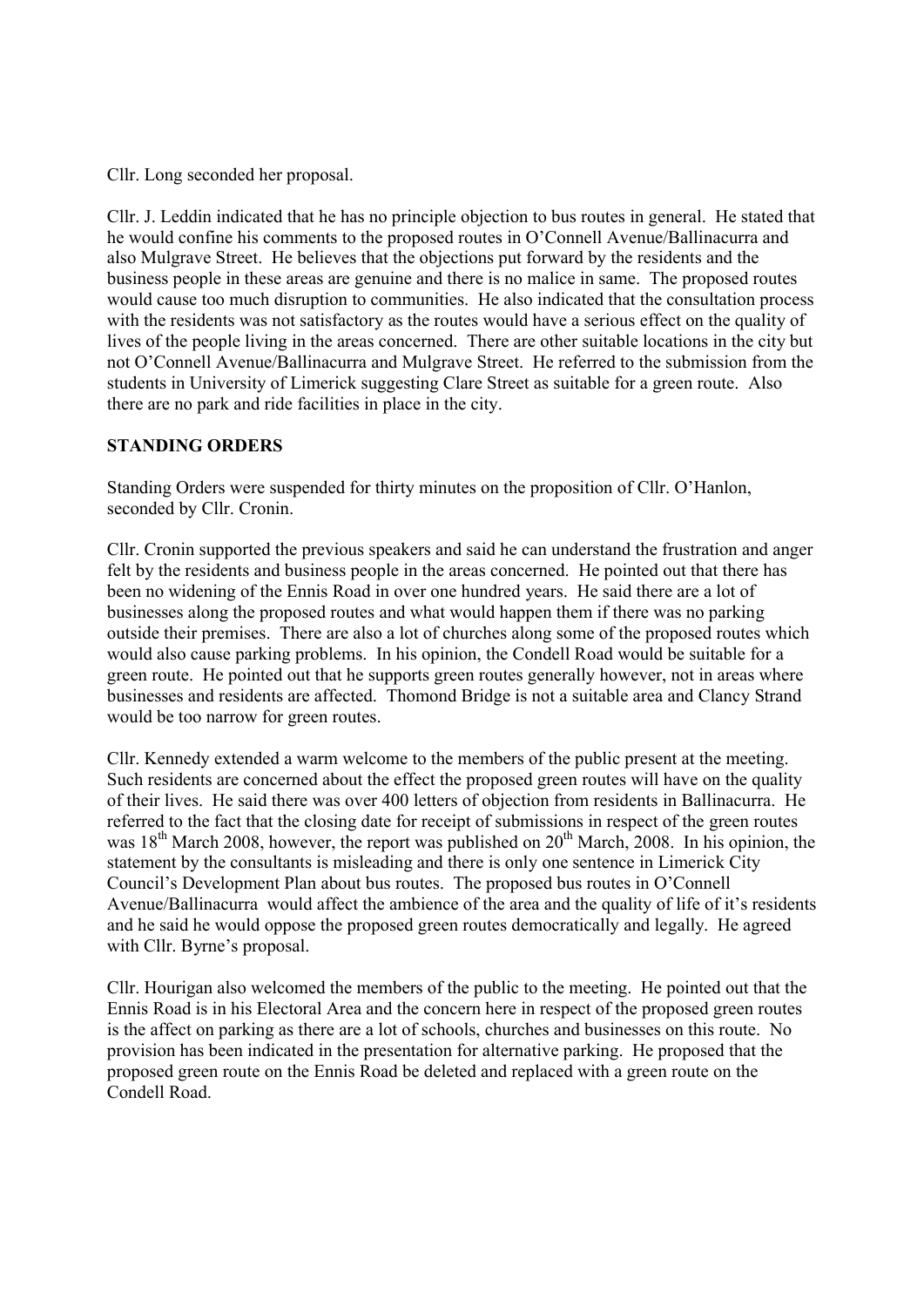Cllr. Kiely seconded Cllr. Hourigan's proposal.

Cllr. Houlihan welcomed the residents and business people to the Council Chamber. In his opinion, the concerns of the residents were not taken into consideration when preparing the Report on Corridor Selection Study for Green Routes for the city.

Cllr. O'Hanlon also welcomed the members of the public to this meeting. Green routes are necessary as there is major traffic congestion in the city. Deliveries and drop offs to public houses, shop owners and business people would become very difficult in some areas where the green routes are proposed. Also residents would no longer be able to park their cars outside their homes which would be a big problem for elderly people or people with young children. The concerns expressed are genuine and serious. In his opinion, a little bit of flexibility by Bus Eireann would help the situation. A Park and Ride system could be a way of alleviating some of the traffic congestion in the city. He asked if the Elected Representatives had the legal right to stop the proposed green routes going ahead.

### **STANDING ORDERS**

Standing Orders were suspended for thirty minutes on the proposition of Cllr. Scully, seconded by Cllr. Long.

Cllr. Long stated that he discussed at length with Senior staff in Dublin and Cork City Councils about green routes and the relevant Acts. He appealed to the City Manager to reconsider the proposed green routes and to take into consideration the views of the residents and Elected Representatives. He added that consultation is not agreement.

Cllr. Scully welcomed the members of the public to the meeting. He apologised to the member of the public who he instructed to be present at 4.15 as this item was much later commencing. He proposed the adoption of the green route from the Dublin Road to the Parkway Shopping Centre and the Childers Road. He would have concerns regarding the proposed bus route in Bengal Terrace, however, such issues could be resolved. The road space in the city is very valuable and further discussion is needed in this matter. A lot of detail is missing from the report and it is difficult to agree something without all the relevant information.

Cllr. K. Leddin pointed out that the business people are being very badly affected by the proposed green routes. The Ennis Road has not changed in years and the proposed green routes would ruin the aspect of the road and upset a lot of settled people in the area. It also does not add to privacy for people. She asked why the City Council is pushing to have the green routes implemented in the near future as the tunnel will not be ready until the end of 2010. She asked if there will be a need for all the proposed bus routes and if people will use the buses. At present the buses that run on the Ennis Road are rarely full. She suggested Park and Ride System at Coonagh Cross and that smaller type buses be used to transport people into the city. She suggested that a commitment be sought from Bus Eireann for such small type buses.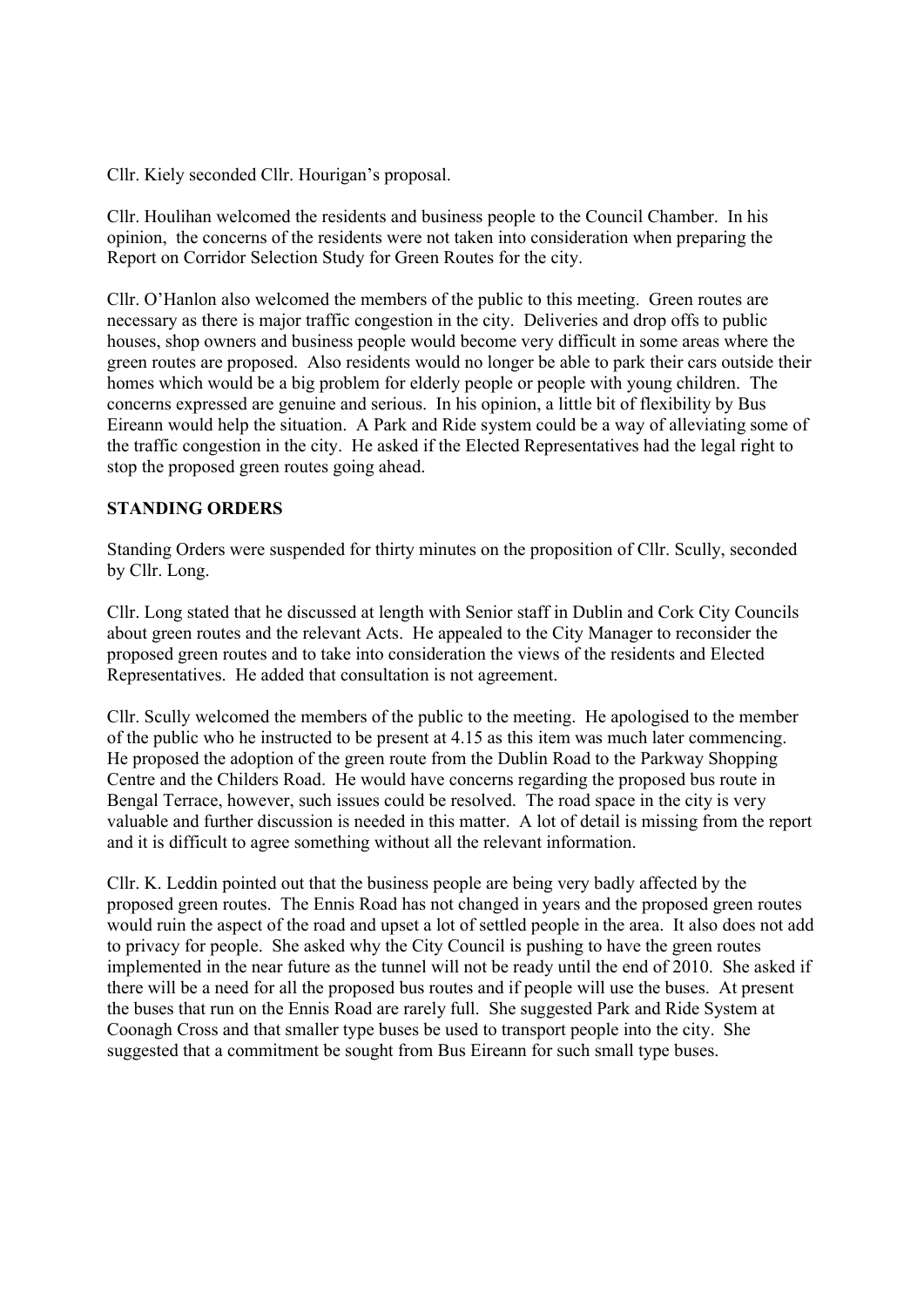Cllr. Ryan stated that he would be opposed to the proposed green routes on O'Connell Avenue/Ballinacurra, Mulgrave Street and Ennis Road and suggested that the Dock Road and Condell Road would be more suitable locations.

Cllr. Kiely fully supported the previous speakers. He proposed that Sexton Street North also be deleted from the list of proposed green routes.

Cllr. Hourigan seconded this proposal.

Cllr. McLoughlin stated that he would not be in favour of the green routes as proposed despite the fact that there are none proposed in his Electoral Area. Limerick is a small city with narrow roads and is not similar to Dublin size wise.

Cllr. Wallace stated that she would not be in favour of green routes in both directions on the Childers Road as it is not wide enough to accommodate them. If the road had to be widened it would necessitate the removal of the cycle lanes. She also expressed concern about the proposed green route in Bengal Terrace. She pointed out that the bus service is not as regular or as good as the bus service in Dublin and it is not appropriate to be comparing Limerick with Dublin. She asked if the City Manager can overrule the Councillors in this matter.

Cllr. Gilligan supported his colleagues. The city is choking at present and an integrated traffic system will have to be implemented and other issues will have to be looked at. Pedestrianisation of the city has been very satisfactory, however, more multi storey car parks are required in the city.

His Worship the Mayor, Cllr. Fahy acknowledged that the members put a lot of work and research into examining the report on the proposals for the green routes and engaged in a widespread consultation. After listening to the members contributions this afternoon we are no where near reaching a conclusion. He asked the Officials to take on board the views of the members. He said he could not see the logic of a bus route in Bengal Terrace. This road was made a one way to reduce speeding and there are also two grave yards in this area and a green route along here would cause further traffic chaos especially during funerals. He thanked members for their constructive comments.

The City Manager said as the meeting was running so late it would not be possible to adequately respond to all the items raised by the members. Limerick City Council does not have the option of ignoring transportation and traffic congestion in the city and plans for the future have to be made and sustainable services have to be put in place. Public Consultation did take place and people who support the proposed bus routes were not asked to come along to the meeting this evening. He agreed to take on board the legitimate concerns raised by members, residents and business people. What came across from the meeting today was that nobody is opposed to a better bus service and a balance will have to be struck. People are concerned about various aspects and changes which the proposed bus routes would involve which is understandable. He agreed to examine matters raised by the public and will answer questions/concerns which have been highlighted. It is now proposed to move to the next stage in relation to the proposed green routes which is the detailed design of the routes. He confirmed to the members that the provision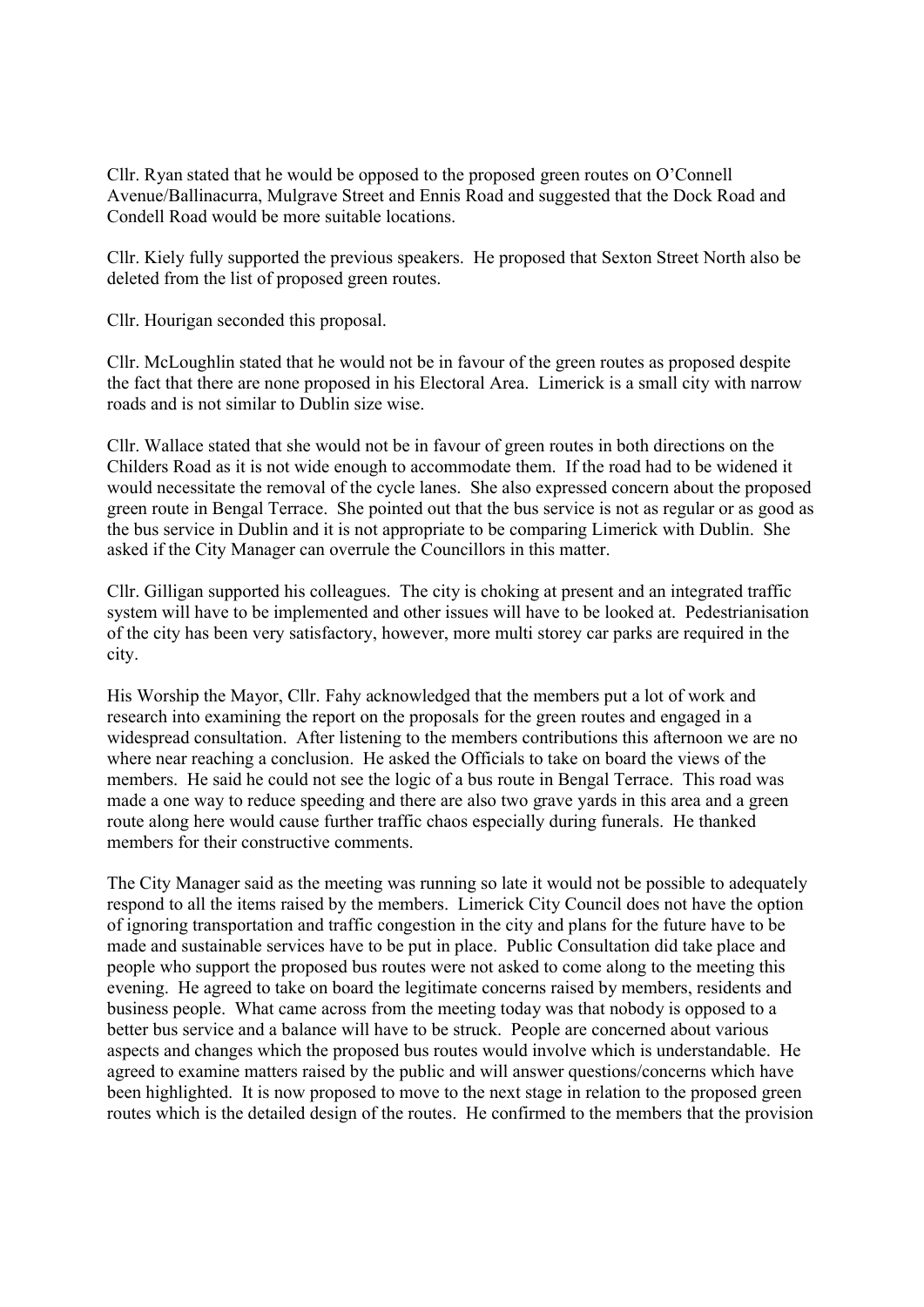of green routes is an executive function and not a reserved function. Proposals put forward were also as a result of consultation with the Gardai. He assured members that the public's concerns/observations will be listened to and taken on board.

Cllr. Kennedy referred to Part 8 of the Planning and Development Act 2000 which gives the Elected Members the final authority to accept, reject or amend the Manager's proposals. Also the proposed green routes contravenes the City Council's Development Plan as there is no reference in same to green routes / bus routes.

In reply, the City Manager referred to Cllr. Kennedy's comments in relation to Part 8 of the Planning and Development Act 2000 as a 'Red Herring'. He again confirmed that it is an executive function under the Road Traffic Act to implement bus corridors / green routes.

His Worship the Mayor, Cllr. Fahy thanked the public for their attendance at the meeting and confirmed that all seventeen councillors are not in favour of the proposed green routes. He thanked members for their comments in this matter.

### **STANDING ORDERS**

Standing Orders were suspended for thirty minutes on the proposition of Cllr. Hourigan, seconded by Cllr. Kiely.

### **10. PLANNING PROPOSALS AND DECISIONS**

The Meeting noted the list of Planning Proposals under consideration at 14<sup>th</sup> March, 2008 and Decisions taken from  $18<sup>th</sup>$  February, 2008 to  $14<sup>th</sup>$  March, 2008.

Cllr. Gilligan referred to planning application 08/92 – construction of eighteen residential dwellings and associated works at Laurelville, Mill Road, Corbally and pointed out that the Mill Road is very over developed already with a lot of traffic problems and another such development would add to the problem and he asked the Senior Planner to consider this application very carefully prior to making a decision on same.

The Senior Planner agreed that development on the Mill Road is very dense but pointed out that the proposed development would be linked to traffic improvements.

Cllr. Gilligan asked that consideration be given to extending the boardwalk on Clancy Strand.

Cllr. Gilligan fully supported planning application 08/13 for change of use of part of ground floor of Abbey River Court which is located at Sheep Street and Northern Relief Road to use as a Renal Dialysis Clinic and ancillary offices. He also fully supported planning application 08/82 for construction of a Resource and Outreach Centre and associated works at Barrack Street, Limerick.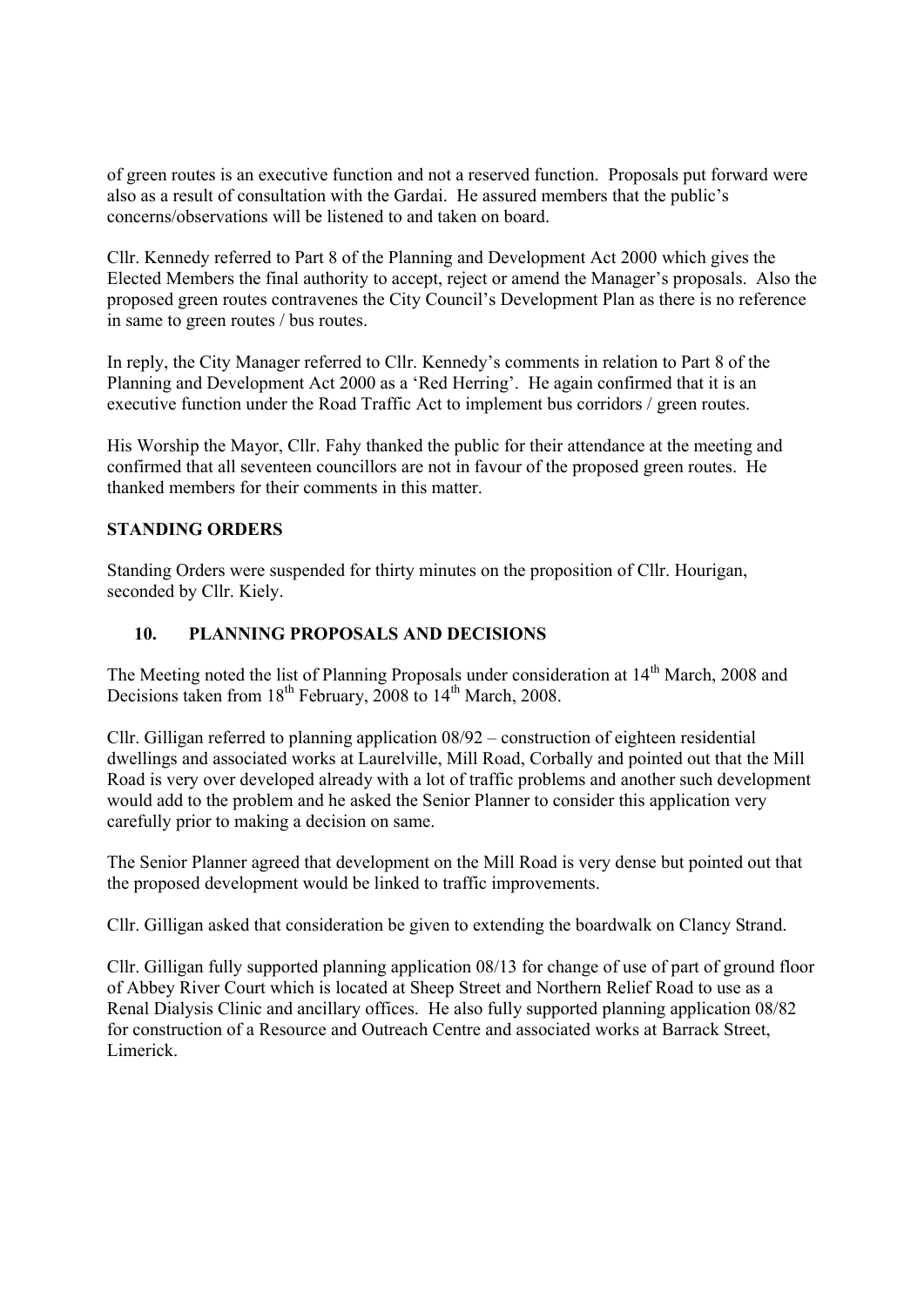Cllr. K. Leddin referred to planning application 07/473 for development of Shelburne House, North Circular Road and asked that the Senior Planner ensures that the historic status of this building is protected.

In reply, the Senior Planner stated that Shelburne House is one of the buildings recommended by the Minister for the Environment, Heritage and Local Government for protection and he assured Cllr. K. Leddin of it's protection.

Cllr. K. Leddin referred to planning application 07/452 for development of former GPO/Hanging Gardens Site, Henry Street and enquired about the future of the timber cobbled stones in this property and was assured by the Senior Planner that same will be removed very carefully and reused.

## **11. AN BORD PLEANALA**

The Meeting noted the Decisions taken by An Bord Pleanala from  $18<sup>th</sup>$  February, 2008 to  $14<sup>th</sup>$ March, 2008.

# **12. REPORT FROM DEPUTY CITY MANAGER DATED 13TH MARCH, 2008**

Submitted Report from Deputy City Manager dated 13<sup>th</sup> March, 2008 which was deferred to the April Meeting of City Council :

"The installation of a boardwalk on Clancy Strand between the Treaty Stone and new Riverside Park to facilitate the safe movement of pedestrians". (C07/7)

# **13. REPORT FROM DIRECTOR OF SERVICE DATED 18TH MARCH, 2008**

Submitted Report from Director of Service dated 18<sup>th</sup> March, 2008 which was deferred to the April Meeting of City Council :

"Improvement to the Public Realm including the improvement of footpaths, riverside railings, signage, lighting and boundaries at Bishops Quay, Howleys Quay, Harveys Quay, Poorman's Kilkee, Russells Quay, Lower Shannon Street and Lower Cecil Street" (C07/8)

# **14. NOTICE OF MOTION**

Submitted the following Notice of Motion, due notice of which was given, which was referred to the Environmental Strategic Policy Committee Meeting :

"That Limerick City Council have a full rehabilitation and amenity upgrade of the Westfields Wetlands and measures to conserve and protect it as part of a Special Area of Conservation ("SAC") as required under the EU Habitat Directive and by Irish Statutory Instruments SI 94/1997 amended by SI233/1998 & SI 378/2005 (European Union (Natural Habitats) Regulations) should be implemented without delay and in consultation with interested stakeholders". Signed : Cllr. Michael Hourigan